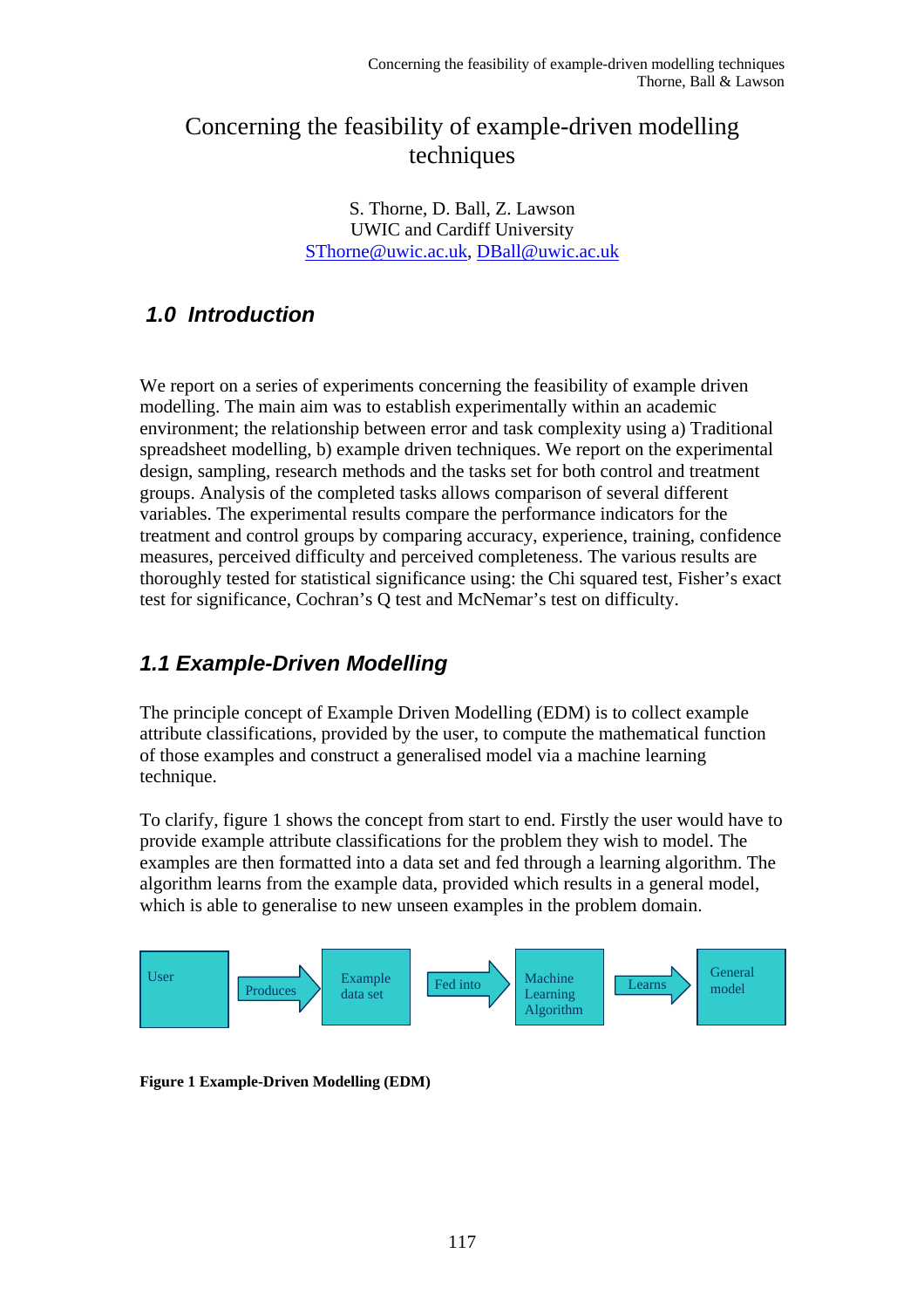This approach eliminates the need for the user to produce formulae, the user only gives example data for the problem they wish to model. This therefore eliminates errors in constructing formulae since the user is no longer required to produce them.

The burden of calculation is placed on the computer, which using a machine learning algorithm, computes the function of the examples. As the literature suggests, this may be a more effective use of human and computer strengths (Michie, 1989)

However in the case of example giving for EDM this is only theory and some investigation into the feasibility of such an approach is required, i.e. how feasible is it for humans to think up examples for a given problem.

# *2.0 Investigating the feasibility of giving examples*

To investigate if giving examples works in practice an experiment was designed to compare traditional spreadsheet modelling techniques and the novel approach of giving examples. The first group, the "treatment" group, were required to give example data to complete the tasks. The other group, the control group, were given the same tasks to complete using a spreadsheet application.

### **2.1 Experimentation**

The experiment into feasibility was designed in accordance guidelines cited by Shadish *et al.* (2002) and Campbell and Stanley (1963). Also, published work using experimental methodologies in spreadsheet research were considered (Hicks and Panko 1995, Javrin and Morrison 1996, Panko and Halverson 1998, Javrin and Morrison 2000, Howe and Simkin 2006)

## **2.2 Experiment aim**

The main aim of the experiment was to establish experimentally within an academic environment, using postgraduate students:

- 1. The relationship between error and task complexity using a) spreadsheet modelling techniques, b) example giving
- 2. The (hypothesised) superiority of Example giving over traditional spreadsheet modelling.
- 3. A satisfactory statistical measure of overconfidence.
- 4. The relationship between previous spreadsheet experience and accuracy for both traditional spreadsheet modelling and example giving

From these aims and objectives, we will be able to determine the feasibility of Example giving via three performance indicators

- 1. Whether the participants understand the instruction of giving examples, i.e. can users understand the instructions of giving examples and generate valid examples in the context of the experiment tasks.
- 2. The accuracy of the examples provided by the participants, i.e. what is the error rate for examples provided by participants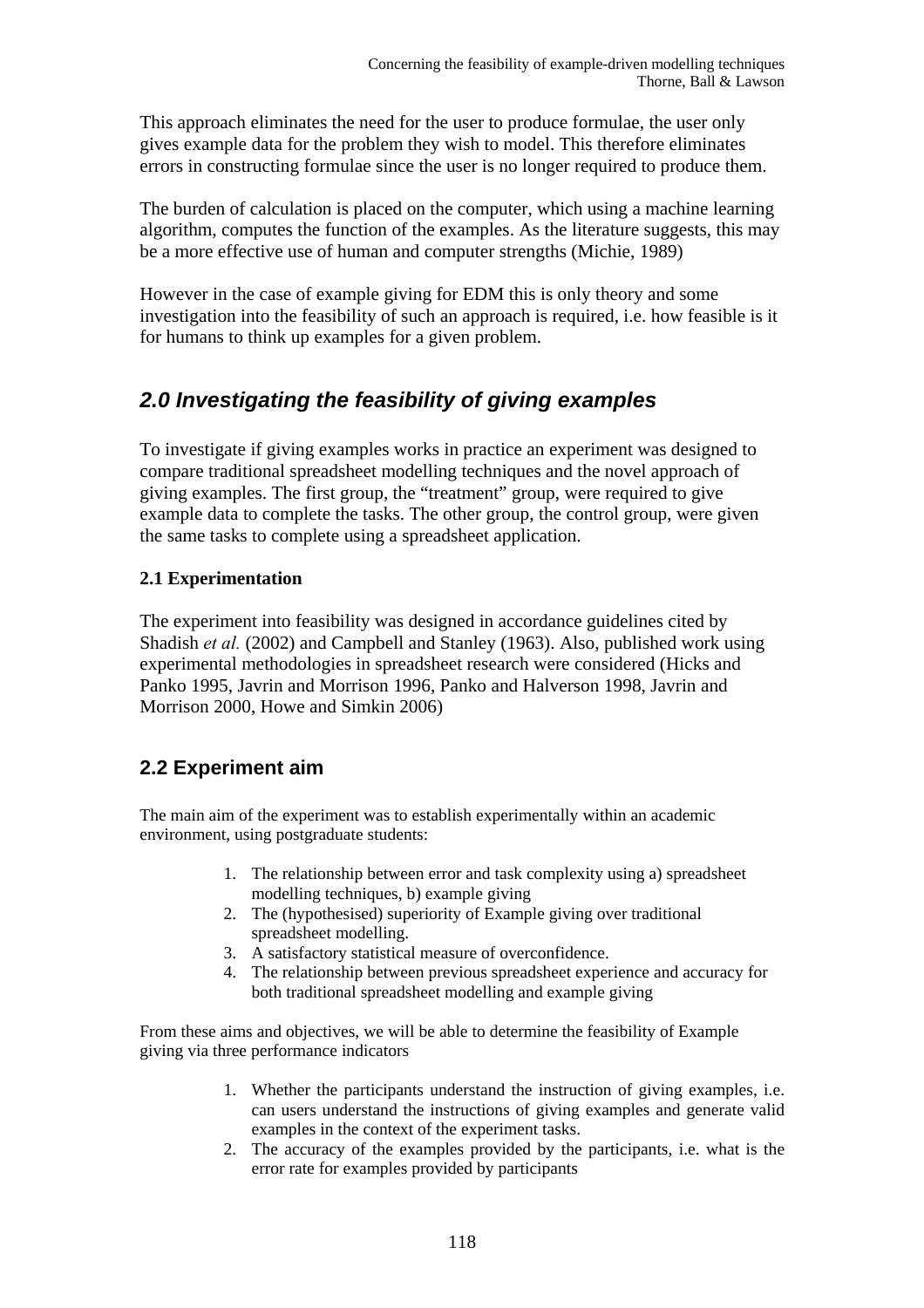Concerning the feasibility of example-driven modelling techniques Thorne, Ball & Lawson

3. The comparative error rate when compared to traditional modelling, i.e. how does the error rate compare to that of traditional modelling and does this warrant further investigation.

## **2.3 Experimental design**

The experimental model chosen to evaluate the aims of the experiment is the "Randomised two-group no posttest design". Figure 2 shows the standard design of such experiments, this diagram is read from left to right and shows the



**Figure 2 Randomised two group no post test (Shadish** *et al.* **2002)**

The diagram shows the two randomised  $(R)$  groups, the treatment group  $(X)$ , the control group (which is left blank) and the two outcomes (O). In this case the control group receive 'standard' treatment, i.e. they develop spreadsheet formulae using the constructs and syntax in a spreadsheet application, such as Excel. The treatment group receive the novel approach, this allows relative comparison between the control and treatment groups.

## **2.4 Sampling**

This sampling for this experiment is a cluster random sample as described by Shadish *et al.* (2002) and Saunders *et al.* (2007). Cluster sampling identifies a suitable cluster of participants and then randomly selects from within that group.

Considering similar development experiments in spreadsheets (Hicks and Panko 1995, Javrin and Morrison 1996, Panko and Halverson 2001), postgraduate Masters students were selected as an appropriate cluster.

Selection within the cluster was random, participants were not divided upon ability or any other basis.

Participants were invited to attend a session arranged for the experiment. Upon arriving participants were divided into two groups, the control and treatment groups. The appropriate materials for each group were distributed and the experiment began.

### **2.5 Research materials**

The research materials for this experiment comprise two different packs handed to the participants.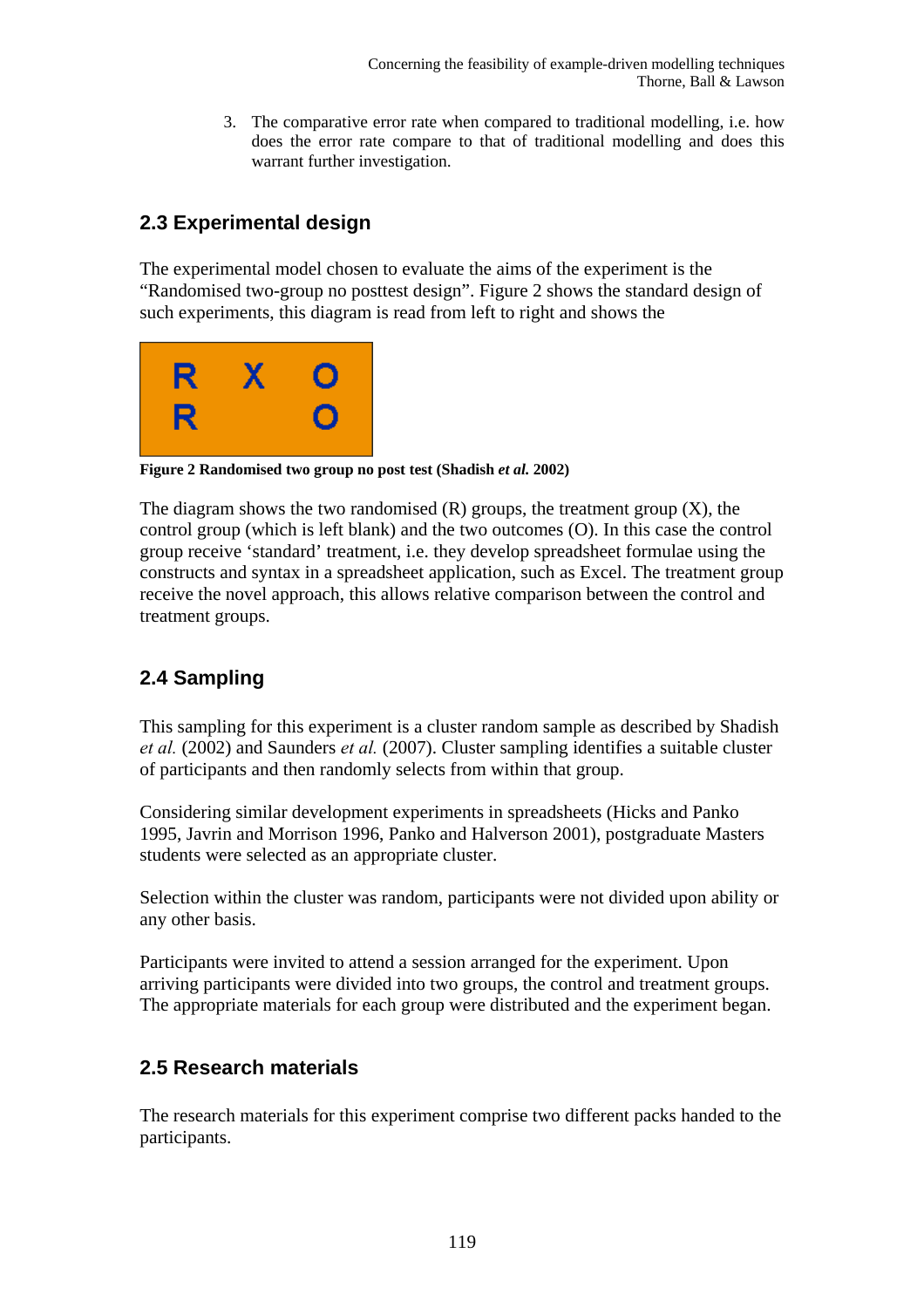Both packs contained a questionnaire gathering information such as age, sex, experience, number of years using spreadsheets, and a personal rating of their skill. This questionnaire was completed first, before the participants started the tasks. The point of this questionnaire is to gather demographic information and to determine the experience of spreadsheet use for a participant.

Once questionnaire 1 was completed, the participants started the tasks for the group they were assigned to (control or treatment). The scenarios contained in tasks for the participants, regardless of group, were identical. The manner in which the groups completed the tasks differed, the control group produced formulae in a spreadsheet using the syntax and functionality of the application (Microsoft Excel). The treatment group produced example attribute classifications for each task.

After completing the tasks as best they could, the final questionnaire, questionnaire 2, was completed. This questionnaire gathered information on the participant's perception of their own performance, i.e. they were asked how difficult they felt each task was and then asked to indicate how confident they were that the provided answers were correct.

## **2.6 Experiment tasks**

The five tasks for the experiment were identical, the method of completing them varied for each group. The control group submitted answers created using Microsoft Excel, the treatment group submitted attribute classifications written on paper.

The experiment tasks were designed to be progressively more difficult, requiring progressively more complex answers from both groups.

### **2.7 The tasks**

The tasks given to the control and treatment group were identical, the method in which they answered varied.

For example, in the control group task 1 was to create a formula that could give a grade (Pass or Fail) based upon a single mark (Exam mark). The formula was required to distinguish between pass and fail, where fail was  $< 40$  and pass was  $> = 40$ .

For the same task, task 1, the treatment group were required to give attribute classifications (examples) for every classification in the problem. The two classifications are pass and fail, the participants therefore had to submit an attribute classification of pass and fail.

The tasks were also designed to be progressively more complex. For example task one uses one value (exam mark), 2 classifications (pass and fail) and two parameters for those classes  $\left( \langle 40 \rangle \right)$  Fail,  $\right) = 40 \rangle$  Pass).

In contrast, task 5 uses 2 values (exam and coursework mark), 4 classifications (fail, pass, merit and distinction) 4 parameters ( $<$  40 fail,  $>=$  40 pass,  $>=$  55 merit and  $>=$  70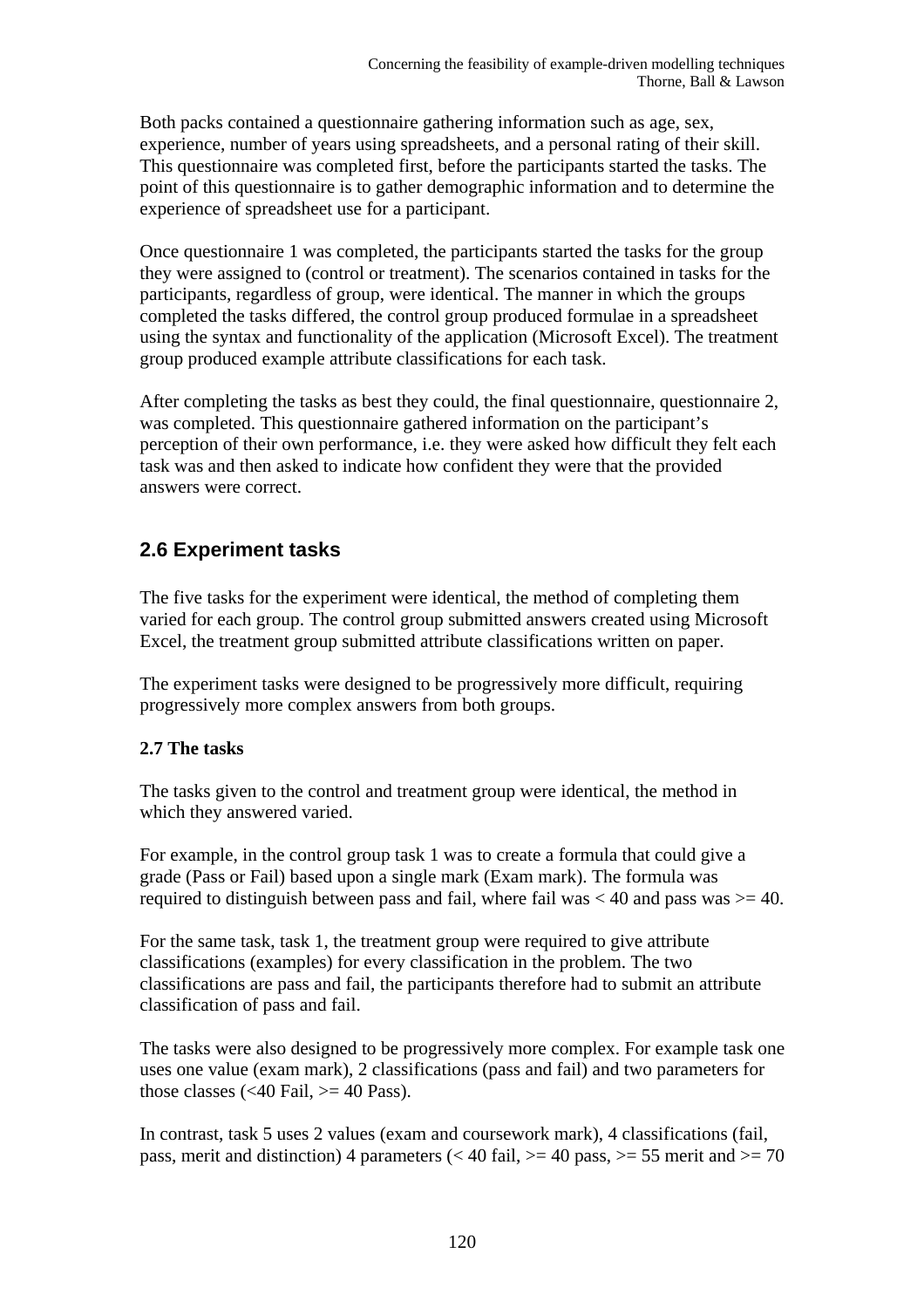distinction) and 1 conditional rule (Both exam and coursework values must fall in same class to award that class).

### **2.8 Marking the control group**

Determining the mark of participants in the control group was based upon whether the answer provided was a valid formula in excel and whether the formula satisfied the specification in the task. If the formula fulfilled both criteria, it was deemed as correct, otherwise it is incorrect.

For incorrect formula, degrees of incorrectness were measured by counting the number of errors made in the submission. Errors can either be Mechanical, Logic or Omission, see Panko (1998) for a definition of these error types.

Once the number of errors was totalled, the submission was given a classification. The classifications were as follows:  $0$  errors = 5, 1 error = 4, 2-3 errors = 3, 4 or more  $= 2$ , No attempt  $= 1$ .

These above classifications are used in the confidence calculation only, the other statistics are generated from dichotomous data.

### **2.9 Marking the treatment group**

Determining the mark of the participants in the treatment group was based upon the whether the attribute classifications were valid and whether the attribute classifications provided satisfied the specification of the problem.

For incorrect attribute classifications, the number of errors per task was totalled and then given a classification. The classifications were as follows: 0 errors  $= 5$ , 1 error  $=$ 4, 2-3 errors  $=3$ , 4 or more  $= 2$ , No attempt  $= 1$ .

These above classifications are used in the confidence calculation only, the other statistics are generated from dichotomous data.

# *3.0 Summary statistics from experimentation*

In this section performance indicators are compared between the treatment and control groups. This indicates the usefulness of example giving in comparison to spreadsheet modelling.

## **3.1 Accuracy**

By comparing accuracy results gained from both the treatment and control groups, it is evident that the treatment group were more accurate than the control group. See Figure 4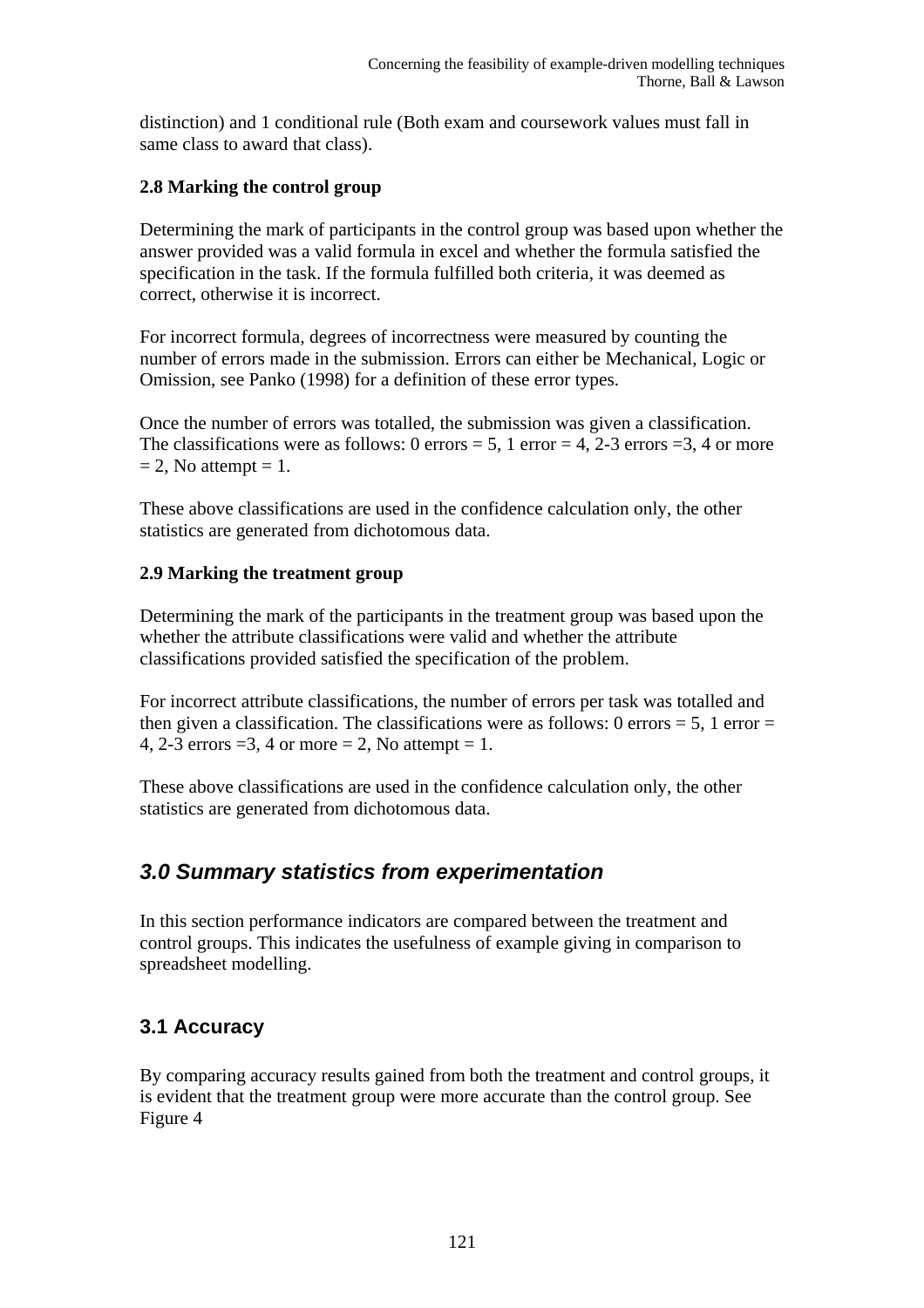

**Figure 3 Relative accuracy between Control and Treatment groups** 

As can be seen, the treatment task accuracy ranges between 78 and 60 percent, the control group accuracy ranges between 66 and 30 percent. So comparatively, producing examples is more accurate than producing formulae.

### **3.2 Confidence**

The confidence calculation indicates whether the group were perfectly calibrated, over or under confident. The formula for overconfidence is given in Figure 8 below.

Actual error rate  $Confidence$  ratio =  $Ratio$  percieved error rate

### **Figure 4 Confidence ratio calculation (Thorne** *et al.* **2004)**

Further details of this calculation are contained in Thorne *et al.* (2004)



**Figure 5 Confidence in Treatment and Control groups**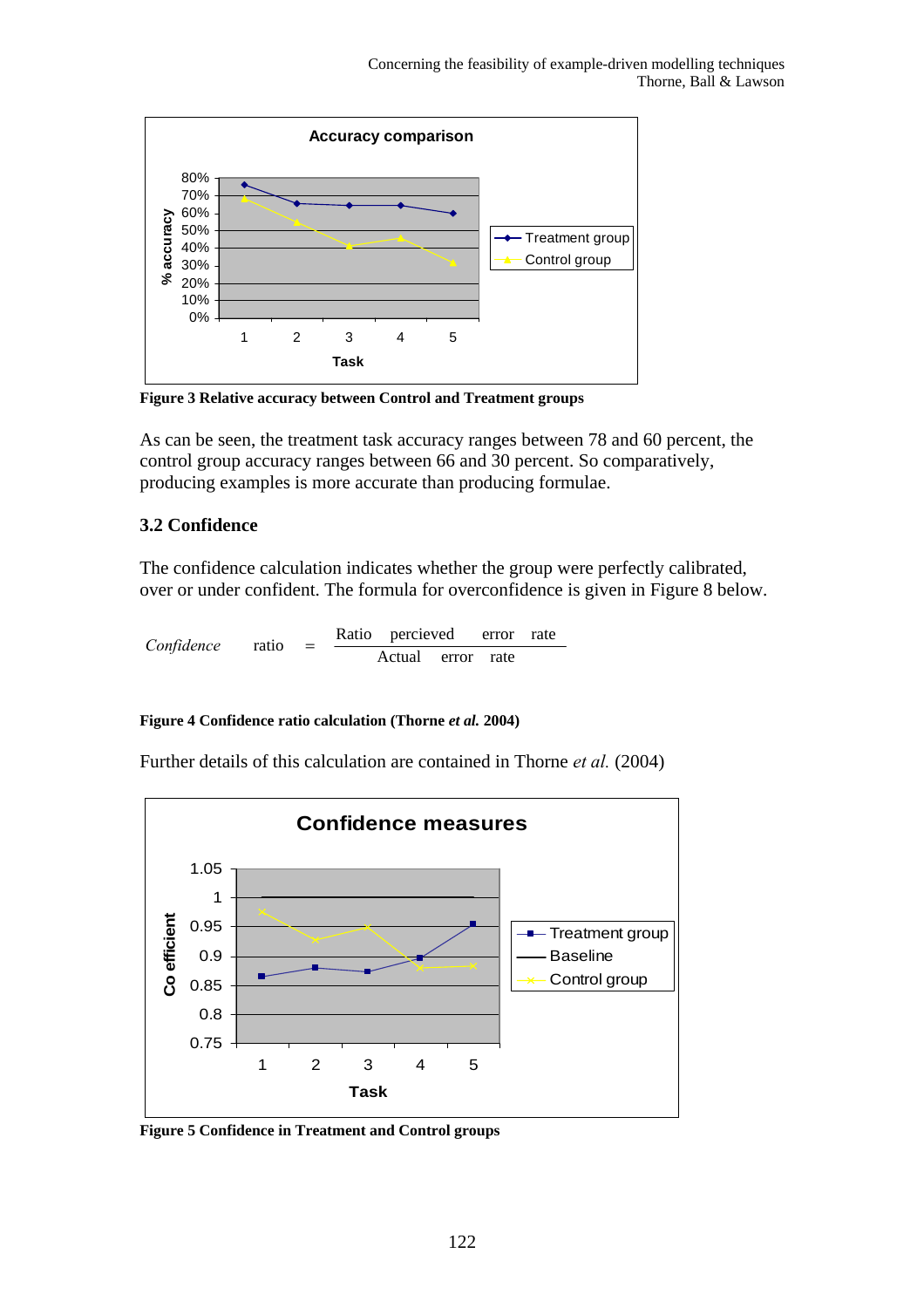The baseline on the graph shows the division between over and under confidence, a value of less than 1 indicates under confidence, over 1 indicates overconfidence. A value of 1 exactly indicates perfect calibration between expected outcome and performance.

As can be seen, both groups were under confident in their work. This is an unusual finding since the literature indicates that spreadsheet developers are usually overconfident (Panko, 2003).

Although the data in figure 9 shows that both groups were mostly under confident, there are some distinguishing features between them.

The treatment group's data points are less erratic than the control group, indicating a more consistent approach to evaluating their performance. This erratic grouping is clearer if perceived difficulty (how difficult was this task?) and Perceived completeness (did you complete the task successfully?) are mapped against each other, see figure 6.



**Figure 6 Difficulty and completeness**

In figure 6, the treatment group's data points are bunched together, suggesting the values are similar. The values are responses to difficulty and completeness questions, this suggests that the treatment group found the task's difficulty and perceived completeness didn't change as the tasks progressed. In figure 6, the data points read right to left as tasks 1 to 5.

The control groups are more dispersed, indicating that the values change as the tasks progress, i.e. as the tasks progressed they were harder and perceived to be less complete.

# *4.0 Testing for statistical significance in the results*

### **4.1 Introduction**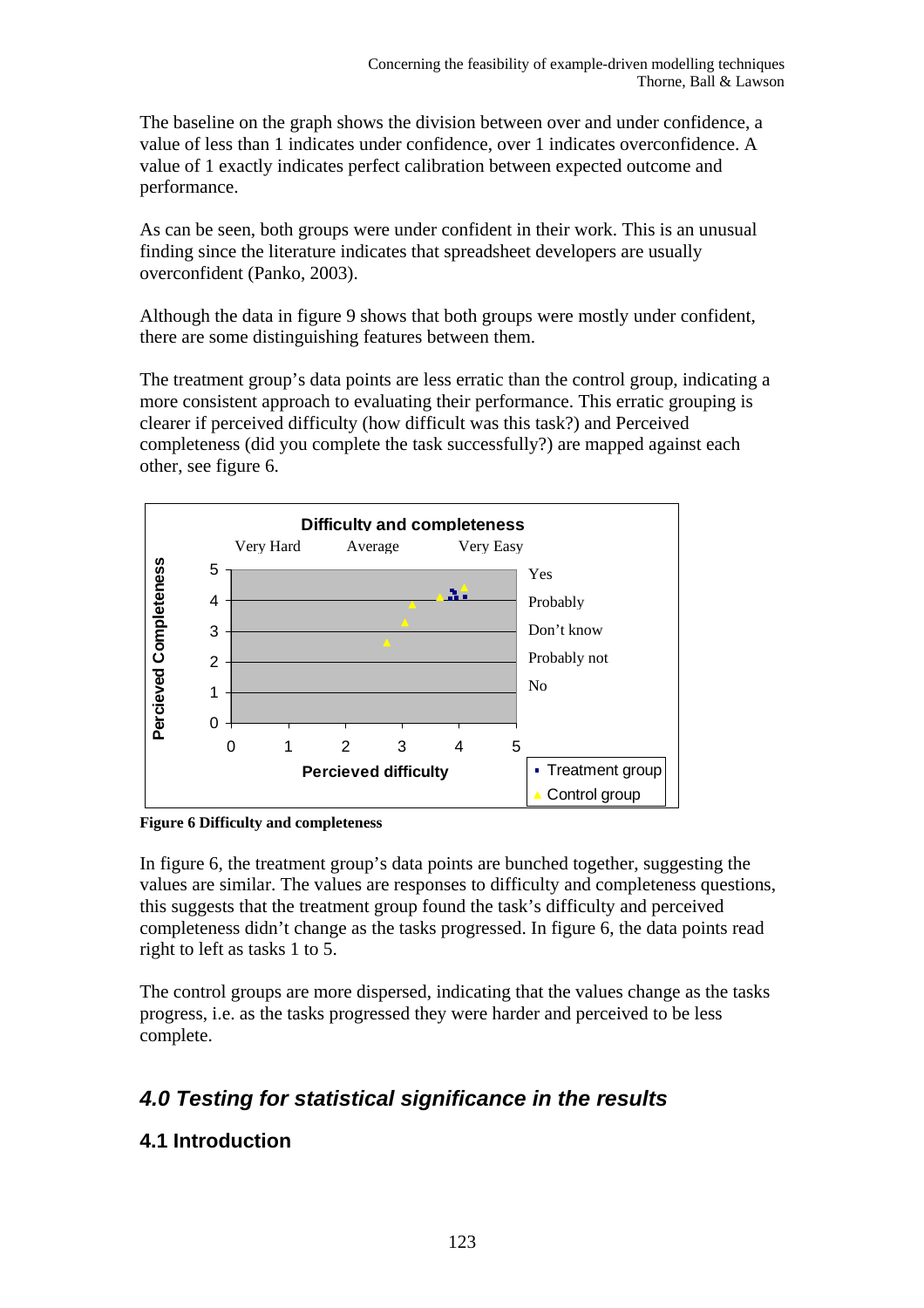The raw data for both experiments, when graphed, allows conclusions to be drawn based up some basic statistics such as the mean value. Whilst this serves a purpose, it does not tell us if the results are statistically significant.

In order to see if the results are statistically significant a number of significance tests have been applied to the accuracy data. For example, the Chi squared test is used to determine if the differences in accuracy are statistically significant in the control and treatment groups. One can then determine if the increased accuracy observed in the treatment group was due to the treatment or not.

### **4.2 Chi squared test on accuracy data**

The Chi squared test determines if the differences in accuracy for the treatment and control groups are due to the treatment and not chance. Once calculated, chi squared indicates if the "null hypothesis" should be accepted or rejected. The null hypothesis is usually the opposite of what the researcher wants to find, i.e. the null hypothesis is "There is no difference between the groups".

The raw data consists of 1's and 0's, the tasks were either correct (1) or incorrect (0). This characteristic of the data allows us to use the chi squared statistic in figure 7.

 $X^2 = \sum \frac{(\text{Observed frequencies - Expected frequencies})^2}{\text{Expected frequencies}}$ <br>=  $\sum \frac{(\text{Fo - Fe})^2}{\text{Fe}}$ <br>**Figure 7 Chi squared statistic**  $X^2$ 

In cases where the sample size is small, Fisher's Exact test can be used to complement or replace the chi squared test (Fisher, 1922).

### **4.3 Fisher's exact test on accuracy data**

Fisher's exact test determines the probability of the scenario being tested, or one more extreme, occurring. For clarity the test determines the probability of the same scenario or a more favourable one arising. Fisher's is applied when sample sizes are *small*, how small is unclear. Some cite less than 30 participants overall, some cite that less than 10 in a cell and some cite less than 4 in cell.

### **4.4 Summary of chi squared and Fisher's exact statistics**

The combined results obtained from chi squared and Fisher's exact are contained in table 1 below.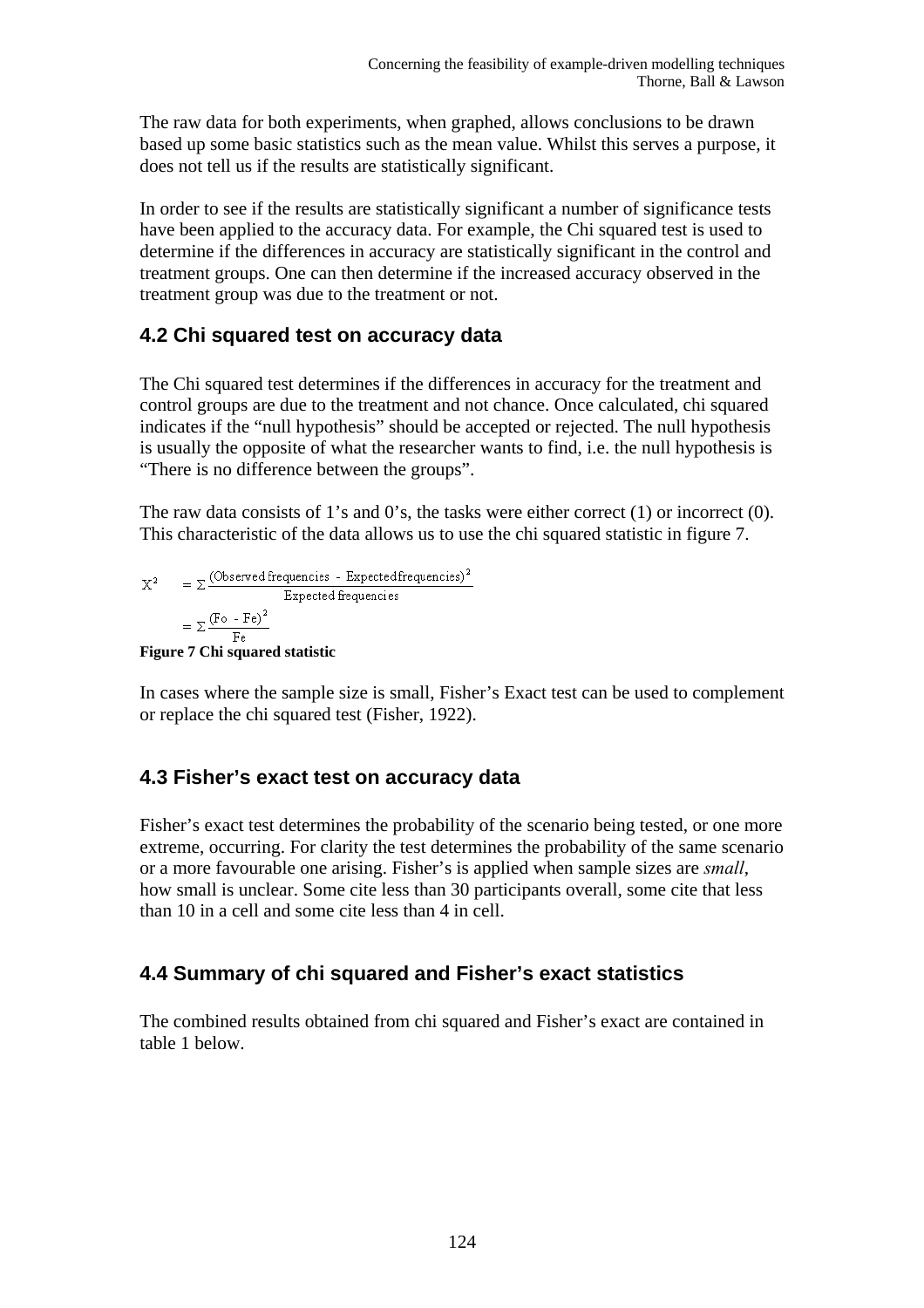|        | Chi squared test                                     | Fisher's exact |
|--------|------------------------------------------------------|----------------|
| Task 1 | 1.396<br>0.5 < P < 0.01<br><b>Accept Null</b>        | 0.205<br>80%   |
| Task 2 | 0.673<br>0.5 < P < 0.01<br><b>Accept Null</b>        | 0.301<br>70%   |
| Task 3 | 2.03<br>0.5 < P < 0.01<br><b>Accept Null</b>         | 0.128<br>88%   |
| Task 4 | 2.03<br>0.5 < P < 0.01<br><b>Accept Null</b>         | 0.128<br>88%   |
| Task 5 | 4.22<br>0.05 < P < 0.02<br>Reject null at 95% level. | 0.038<br>96%   |

**Table 1 Combined Chi squared and Fisher's exact statistics** 

The data in table 1 and the data graphed in figure 8, show that for both Chi squared and Fisher's exact, tasks 1 to 4 are not statistically significant, assuming that 95% is the minimum level of significance.

However, both show on task 5 statistical significance which therefore rejects the null hypothesis on that test. We can conclude that for task 5 the observed difference in accuracy was due to the treatment not chance.



**Figure 8 Chi squared and Fisher's exact significance levels** 

Since the tasks were designed to be progressively more difficult, one could interpret the results to show that the treatment is only effective in sufficiently complex scenarios.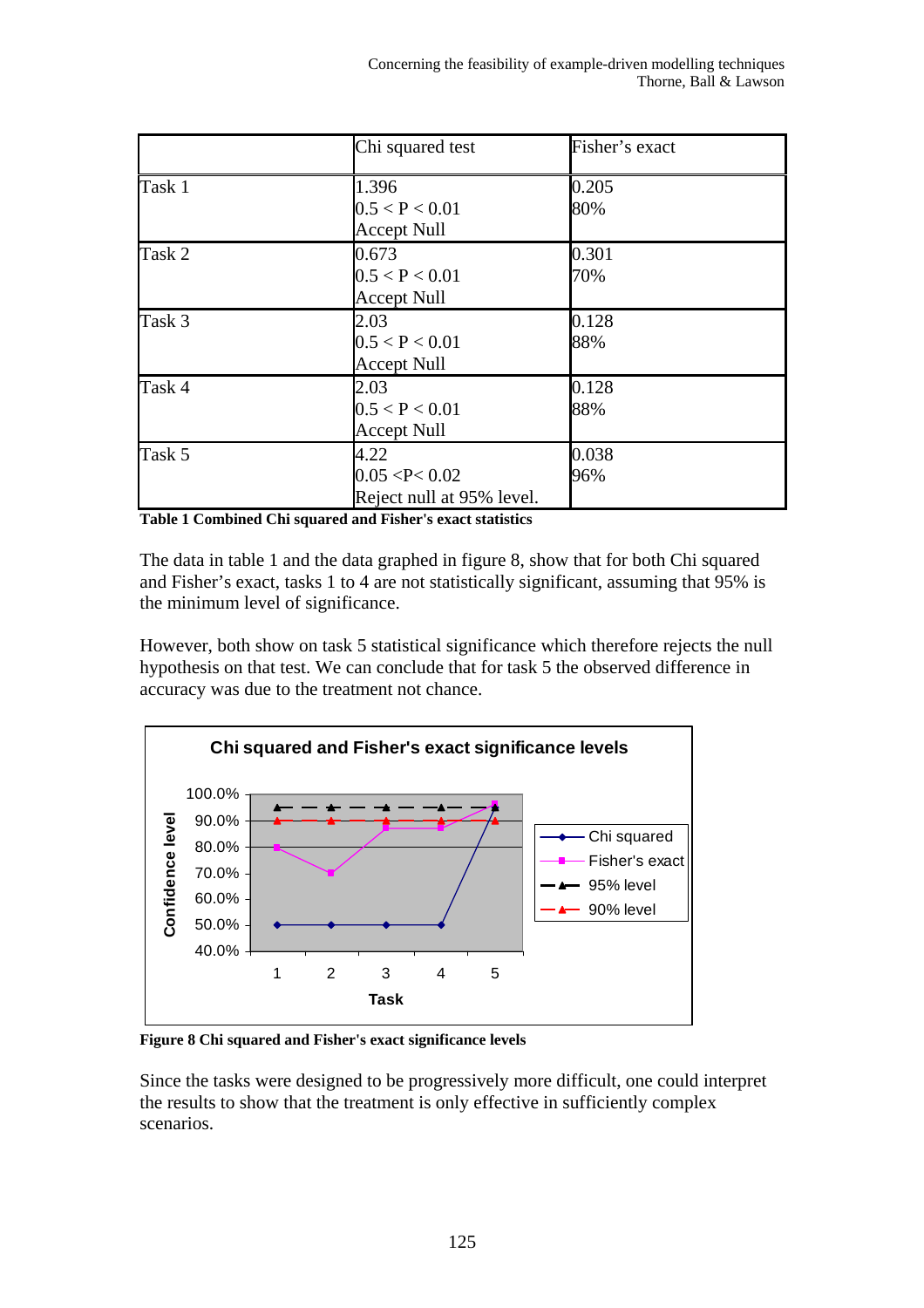Using Cochran's Q test determines if the difficulty between tasks was statistically significant

## **4.5 Cochran's Q test on difficulty**

Cochran's Q test allows us to test if the difficulty between all five tasks in a particular group was significantly different. The test therefore has to be performed on both the control and treatment group. The formula for Cochran's Q test is given in figure 13.

$$
Q=\sum_{j=1}^c\Biggl(\frac{C_j-\frac{N}{c}}{\sqrt{\sum_{c=1}\frac{R_i}{c}\Bigl(1-\frac{R_i}{c}\Bigr)}}\Biggr)^2\ =c(c-1)\frac{\sum\limits_{j=1}^c\bigl(C_j-\frac{N}{c}\bigr)^2}{\sum R_i(c-R_i)}\ ,
$$

**Figure 9 Cochran's Q** 

### **4.5.1 Cochran's Q for the Control group**

The calculation for Cochran's Q statistic in the control group is as follows:

 $5 * 4 * (16 + 4 + 1 + 1 + 16)$  $= 760 / (270 - 194)$  $=10.00$ 

 $DOF = 4$  $0.05 < P < 0.02$ 

This shows that there is a significant difference in difficulty between tasks for the control group, we reject the null hypothesis at the 95% level.

### **4.5.2 Cochran's Q for the Treatment group**

The calculation for Cochran's Q statistic for the treatment group is as follows:

 $5 * 4 * (10.24 + 0.04 + 0.64 + 0.64 + 3.24)$  $=296/(390-364)$  $=11.386$ 

 $DOF = 4$ Look up on Chi Squared table  $0.05 < P < 0.02$ 

This shows that there is a significant difference in difficulty between tasks for the treatment group, we reject the null hypothesis at the 95% level.

### **4.5.3 Conclusions on Cochran's Q test**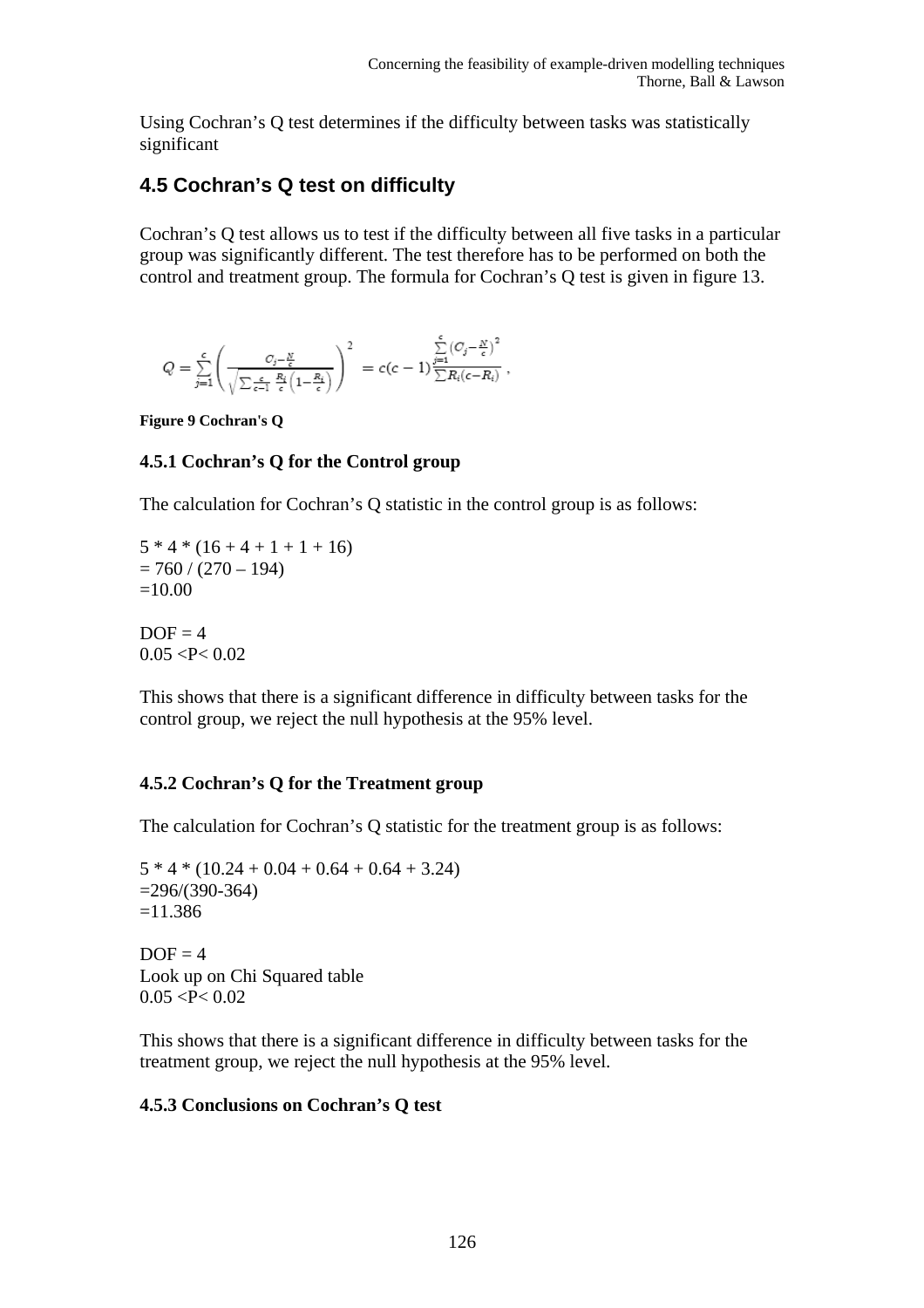The calculations of Cochran's Q test show that at the 95% confidence level, the null hypothesis, all the tasks are the same difficulty, for both the control and the treatment group is rejected. Therefore we can conclude that there is significant difference in difficulty between tasks.

This supports the theory that as the difficulty increases, the treatment effect becomes significant.

However, tasks 3 and 4 both show the same result for chi squared and Fisher's exact, see table 14. This might suggest that these two tasks were of similar difficulty based on the results.

In order to establish if this is the case, we must compare the two sets of data for the control and treatment group to see if there is statistical significance between them. One method to compare two data sets for difference in difficulty is McNemar's test on difficulty (McNemar, 1947).

## **4.6 McNemar's test on difficulty**

The McNemar's statistic allows us to test for significant difference in difficulty between the two groups, in this case the results for task 3 and 4. The test is  $X^2$  using 1 DOF, see figure 10 for the equation.

 $X^2 = (b - c)^2/(b + c)$ . (1)

**Figure 10 McNemar's test on difficulty** 

### **McNemar's Calculations:**

 $M = (3-3)^2 / (3+3) = 0/6 = 0$  (**Control Group**)

We therefore accept the null hypothesis, there is no difference between the two groups, i.e. there is no significant difference in difficulty between tasks 3 and 4 for the control group.

 $M = (2-2)^2 / (2+2) = 0/4 = 0$  (**Treatment group**)

We therefore accept the null hypothesis, there is no difference between the two groups, i.e. there is no significant difference in difficulty between tasks 3 and 4 for the treatment group.

### **4.9 Conclusions on significance testing**

The chi squared and Fisher's tests indicate that in both the control and treatment groups, for tasks 1 to 4, there is no statistically significant difference in accuracy.

However, both chi squared and Fisher's indicate that for task 5, in both control and treatment groups ,the observed increase in accuracy is statistically significant. i.e. the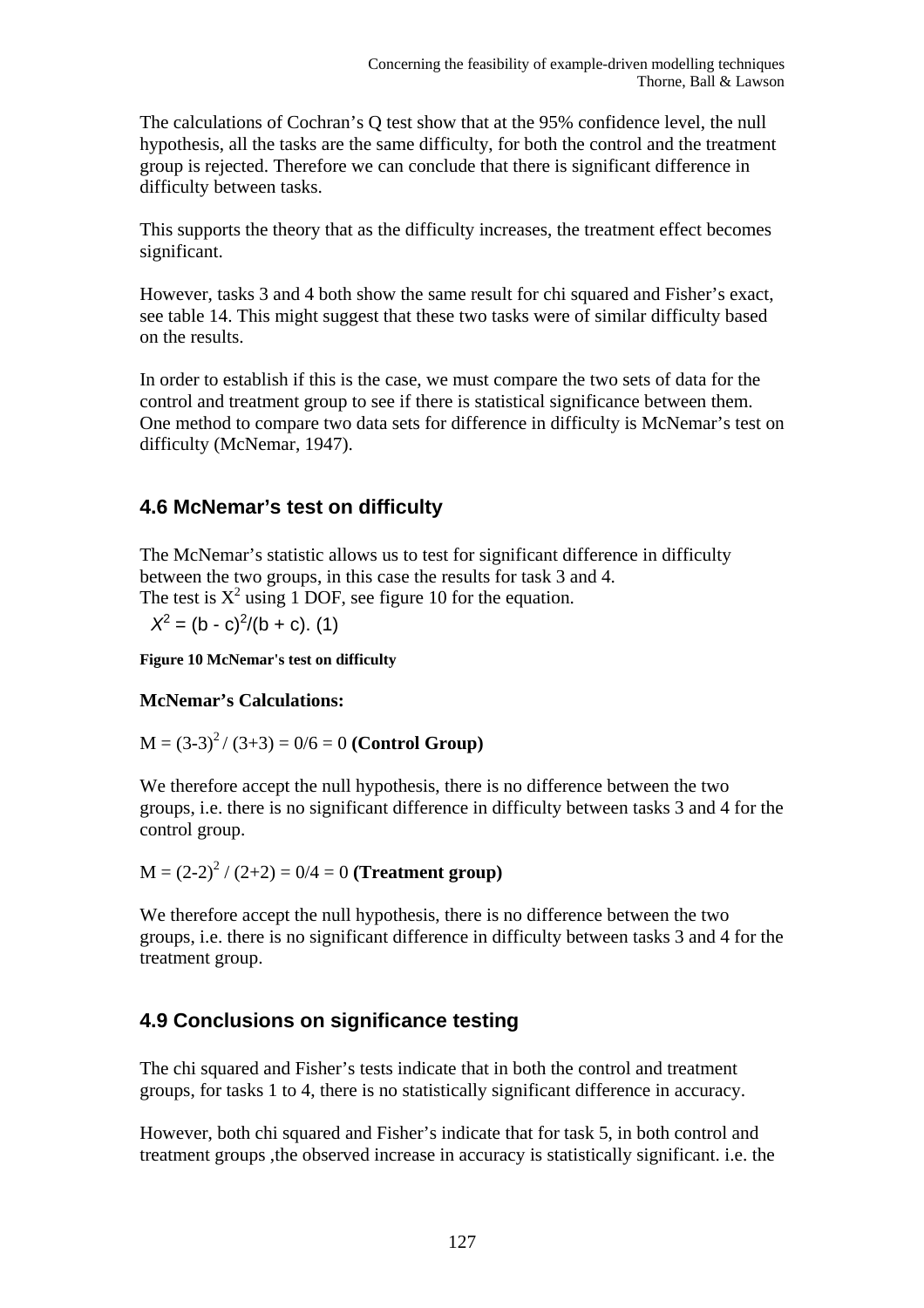difference in accuracy is due to the treatment and not chance, ergo giving examples in task 5 is more accurate than producing the equivalent formula.

Cochran's Q test indicates that between all five tasks, there is a significant difference in difficulty. McNemar's test on the observed accuracy in tasks 3 and 4, which have the same values, demonstrates that there is no significant difference in difficulty between the tasks.

One possible explanation is that during the design of the materials, i.e. the tasks were not sufficiently different to yield a significant change in difficulty, hence the same accuracy values.

To conclude, there is a relationship between difficulty and statistically significant accuracy for the treatment. The results suggest that if the task or problem is sufficiently difficult, there is a statistically significant accuracy advantage in using the treatment over the control.

# *5.0 Conclusions*

The conclusions of the experimental comparison between the Treatment group, i.e. giving examples and control group, i.e. producing formulae

# **5.1 Experimental Conclusions**

- 1. The treatment group (giving examples) were considerably more accurate than the control group (producing formulae), see figure 4. Accuracy in task 5 only was task to be statistically significant, see table 2 and figure 14.
- 2. Both the treatment group (giving examples) and the control group (producing formulae) were consistently under confident, see figure 10.
- 3. Both groups found the tasks progressively more difficult as Cochran's Q test indicated, except tasks 3 and 4 which showed no significance of this type, see section 3.5.7.

## **5.2 Limitations**

Limitations to this experimental study include both general criticisms of experimental work and specific conditions that relate to the experiment. Also so criticism could be made of the statistical significance tests due to the way that they are marked.

### **5.2.1 Criticisms of the experiment**

Firstly, the sample of participants is from an academic environment, experimentation with participants from a non academic environment would provide a broader view of the usefulness of this method.

Although there was no time limit imposed on the participants to complete the tasks, participants were not permitted to take the materials away from the venue. Some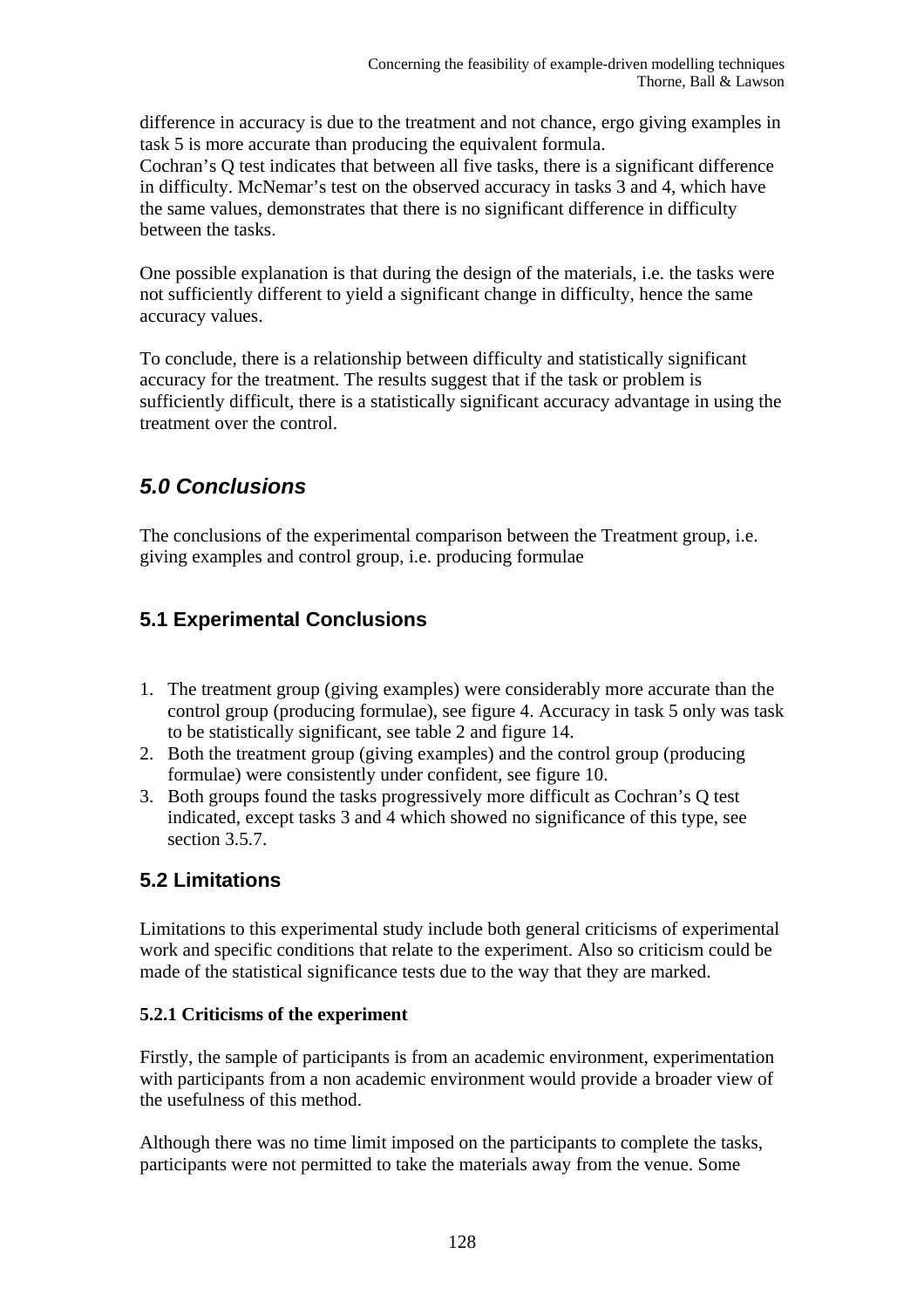might argue that this imposes a time pressure on the participants and that in reality they are more likely to complete the tasks over a longer time period.

However, to keep control of the experimental conditions one must insist that participants stay in the arranged venue until they have completed. Allowing them to remove and complete materials at another venue may allow collusion and thus the integrity of the experiment would be compromised.

It could be argued that the sampling approach taken in this experiment is not truly random. A clustered random approach was taken, i.e. a cluster of individuals were targeted and then randomly assigned to either the treatment or control group.

### **5.2.3 Criticisms of the significance testing**

The significance tests show that only task 5 is statistically significant. The Cochran's Q statistic shows that the difficulty difference between the tasks is statistically significant.

The tasks were designed to be progressively more difficult. The conclusion is therefore that the treatment effect is only statistically significant in sufficiently difficult tasks.

The statistics generated from the raw data are sensitive to the marking applied to the answers provided to each question. The answers were dichotomous, i.e. attempts were either correct or incorrect. In both the control and treatment group this mark was based upon whether the solution provided was a valid solution that covered the specification of the task.

If the method used to mark the answers provided for each task differed, one would expect to see a change in the statistics. If the statistics were calculated data that had been processed according to an invented marking criteria, the sensitivity of the statistics would be greater.

However, since all of the statistics were strictly marked in a dichotomous fashion, this sensitivity is not a limiting factor in this research.

## *5.3 Conclusion on the novel approach*

The results of the experiment demonstrate that giving examples is more accurate, easier and less prone to overconfidence than creating formula. It is therefore feasible to use "giving examples" as the basis for a modelling method.